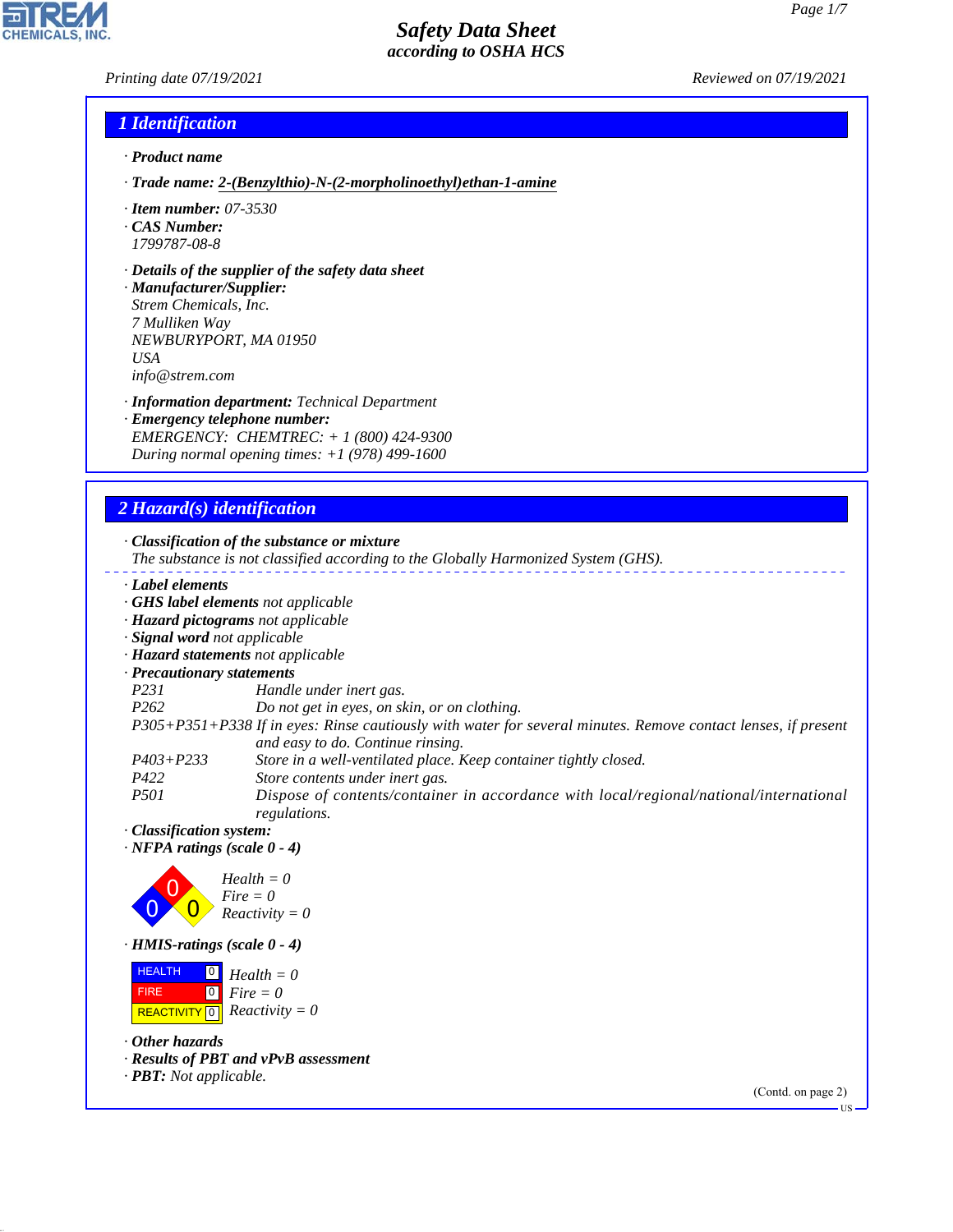*Printing date 07/19/2021 Reviewed on 07/19/2021*

*Trade name: 2-(Benzylthio)-N-(2-morpholinoethyl)ethan-1-amine*

(Contd. of page 1)

*3 Composition/information on ingredients*

*· Chemical characterization: Substances*

*· CAS No. Description*

*· vPvB: Not applicable.*

*1799787-08-8 2-(Benzylthio)-N-(2-morpholinoethyl)ethan-1-amine*

## *4 First-aid measures*

- *· Description of first aid measures*
- *· General information: No special measures required.*
- *· After inhalation: Supply fresh air; consult doctor in case of complaints.*
- *· After skin contact: Generally the product does not irritate the skin.*
- *· After eye contact: Rinse opened eye for several minutes under running water. Then consult a doctor.*
- *· After swallowing: If symptoms persist consult doctor.*
- *· Information for doctor:*
- *· Most important symptoms and effects, both acute and delayed No further relevant information available.*
- *· Indication of any immediate medical attention and special treatment needed*
- *No further relevant information available.*

## *5 Fire-fighting measures*

- *· Extinguishing media*
- *· Suitable extinguishing agents: Use fire fighting measures that suit the environment.*
- *· Special hazards arising from the substance or mixture No further relevant information available.*
- *· Advice for firefighters*
- *· Protective equipment: No special measures required.*

## *6 Accidental release measures*

- *· Personal precautions, protective equipment and emergency procedures Not required.*
- *· Environmental precautions: Do not allow to enter sewers/ surface or ground water.*
- *· Methods and material for containment and cleaning up:*
- *Absorb with liquid-binding material (sand, diatomite, acid binders, universal binders, sawdust). Dispose contaminated material as waste according to item 13.*
- *· Reference to other sections*
- *See Section 7 for information on safe handling.*
- *See Section 8 for information on personal protection equipment.*
- *See Section 13 for disposal information.*
- *· Protective Action Criteria for Chemicals*

*· PAC-1:*

*Substance is not listed.*

*· PAC-2:*

44.1.1

*Substance is not listed.*

(Contd. on page 3)

US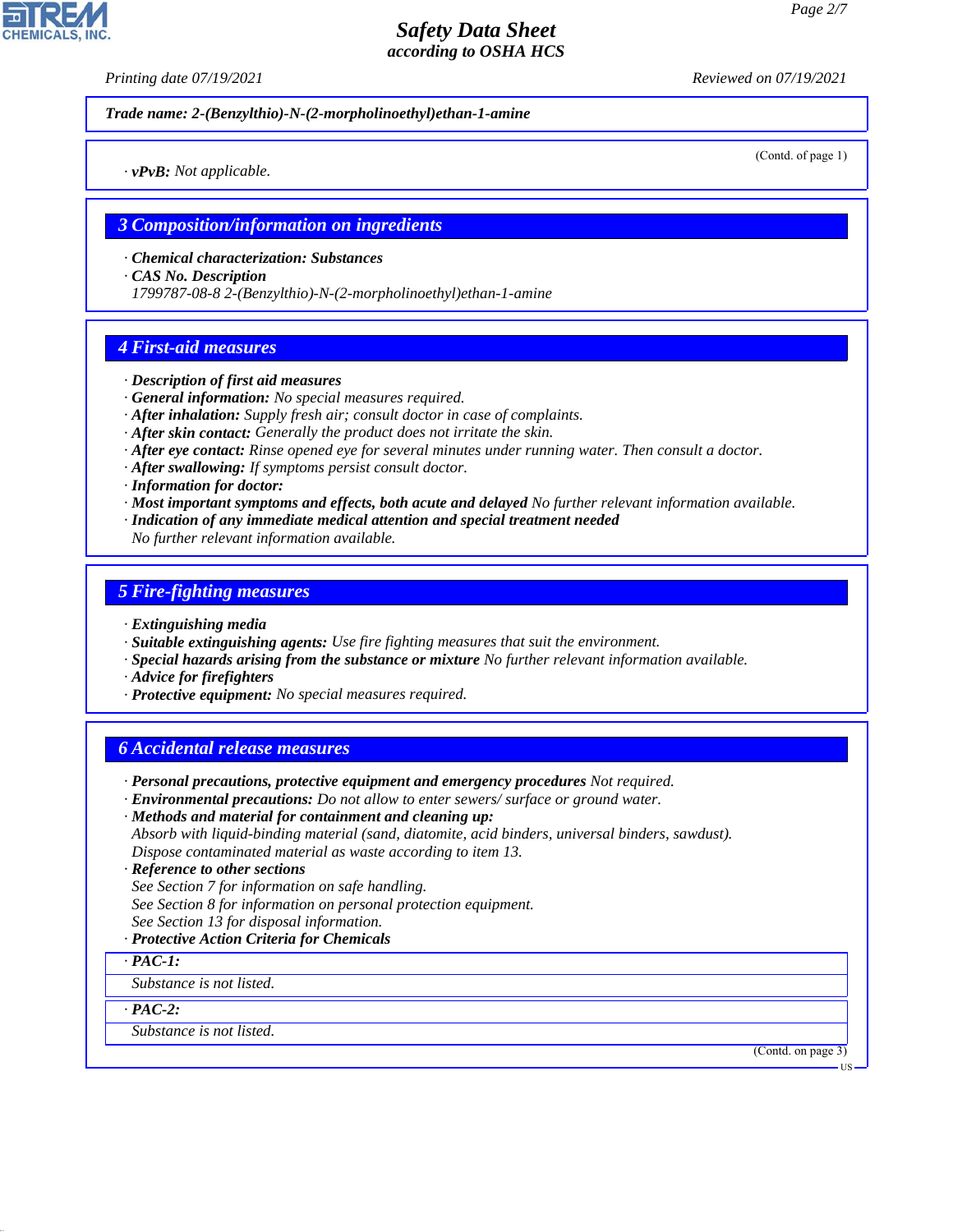*Printing date 07/19/2021 Reviewed on 07/19/2021*

*Trade name: 2-(Benzylthio)-N-(2-morpholinoethyl)ethan-1-amine*

(Contd. of page 2)

## *· PAC-3:*

*Substance is not listed.*

# *7 Handling and storage*

*· Handling: Handle under inert gas.*

- *· Precautions for safe handling*
- *No special measures required. Open and handle receptacle with care.*
- *· Information about protection against explosions and fires: No special measures required.*
- *· Conditions for safe storage, including any incompatibilities*
- *· Storage: Store contents under inert gas.*
- *· Requirements to be met by storerooms and receptacles: No special requirements.*
- *· Information about storage in one common storage facility: Not required.*
- *· Further information about storage conditions: Store in cool, dry conditions in well sealed receptacles.*
- *· Specific end use(s) No further relevant information available.*

## *8 Exposure controls/personal protection*

- *· Additional information about design of technical systems: No further data; see item 7.*
- *· Control parameters*
- *· Components with limit values that require monitoring at the workplace: Not required.*
- *· Additional information: The lists that were valid during the creation were used as basis.*
- *· Exposure controls*
- *· Personal protective equipment:*
- *· General protective and hygienic measures:*
- *The usual precautionary measures for handling chemicals should be followed.*
- *· Breathing equipment: Not required.*
- *· Protection of hands:*



44.1.1

\_S*Protective gloves*

*The glove material has to be impermeable and resistant to the product/ the substance/ the preparation. Due to missing tests no recommendation to the glove material can be given for the product/ the preparation/ the chemical mixture.*

*Selection of the glove material on consideration of the penetration times, rates of diffusion and the degradation · Material of gloves*

- *The selection of the suitable gloves does not only depend on the material, but also on further marks of quality and varies from manufacturer to manufacturer.*
- *· Penetration time of glove material*
- *The exact break through time has to be found out by the manufacturer of the protective gloves and has to be observed.*
- *· Eye protection: Goggles recommended during refilling.*

(Contd. on page 4)

US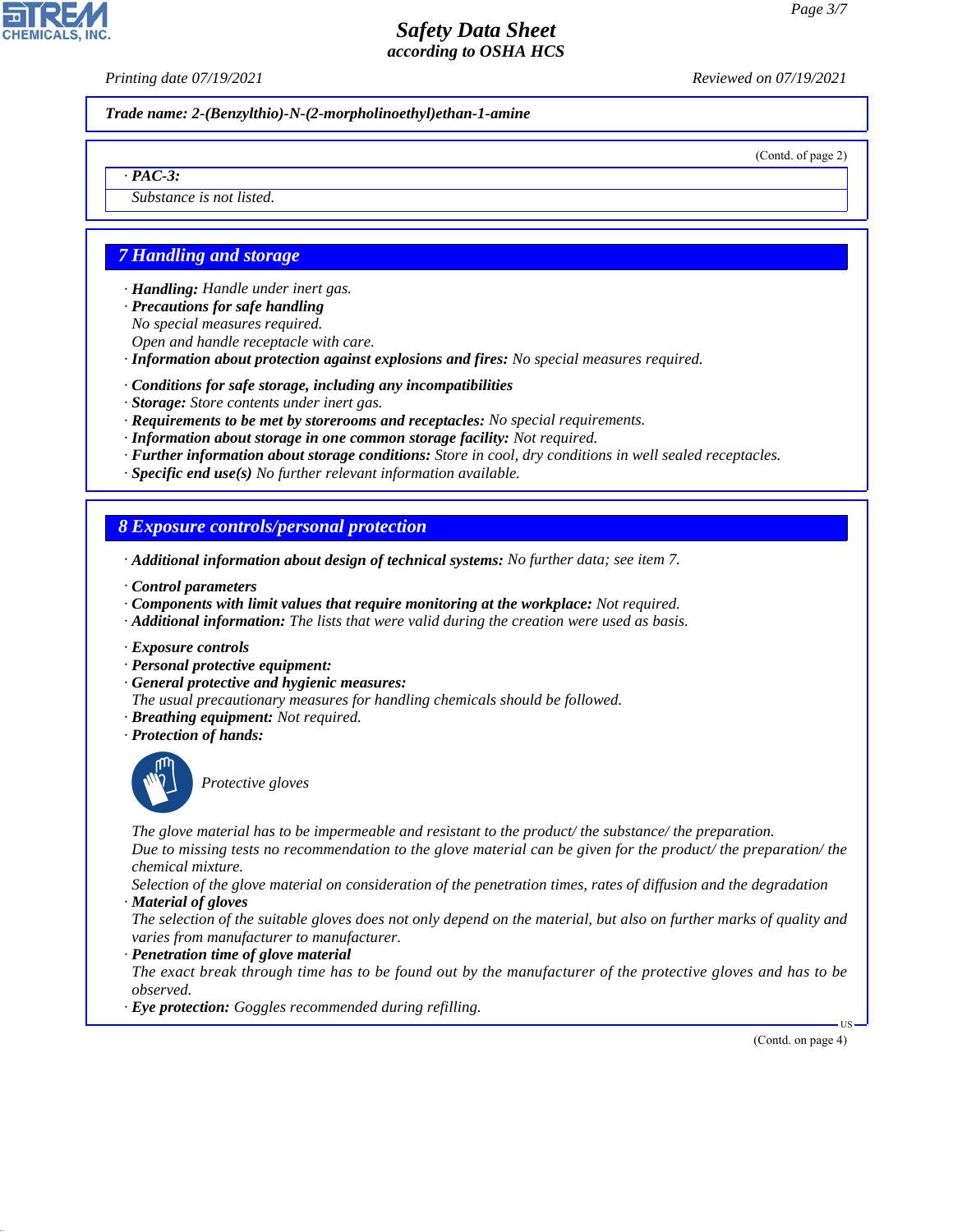$\overline{\mathbf{r}}$ 

**CHEMICALS, INC.** 

*Printing date 07/19/2021 Reviewed on 07/19/2021*

#### *Trade name: 2-(Benzylthio)-N-(2-morpholinoethyl)ethan-1-amine*

(Contd. of page 3)

| · Information on basic physical and chemical properties<br><b>General Information</b><br>$\cdot$ Appearance:<br>Form:<br>Liquid<br>Yellow<br>Color:<br>Odor:<br>Characteristic<br>Not determined.<br>Odor threshold:<br>Not determined.<br>$\cdot$ pH-value:<br>Change in condition<br><b>Melting point/Melting range:</b><br>Undetermined.<br><b>Boiling point/Boiling range:</b><br>Undetermined.<br>· Flash point:<br>Not applicable.<br>Not determined.<br>· Flammability (solid, gaseous):<br>· Ignition temperature:<br>Not determined.<br>Decomposition temperature:<br>Not determined.<br>· Auto igniting:<br>· Danger of explosion:<br>Product does not present an explosion hazard.<br>· Explosion limits:<br>Not determined.<br>Lower:<br>Not determined.<br><b>Upper:</b><br>Not determined.<br>· Vapor pressure:<br>Not determined.<br>$\cdot$ Density:<br>· Relative density<br>Not determined.<br>Not determined.<br>· Vapor density<br>· Evaporation rate<br>Not determined.<br>· Solubility in / Miscibility with<br>Water:<br>Not miscible or difficult to mix.<br>· Partition coefficient (n-octanol/water): Not determined. | <b>9 Physical and chemical properties</b> |  |  |
|-------------------------------------------------------------------------------------------------------------------------------------------------------------------------------------------------------------------------------------------------------------------------------------------------------------------------------------------------------------------------------------------------------------------------------------------------------------------------------------------------------------------------------------------------------------------------------------------------------------------------------------------------------------------------------------------------------------------------------------------------------------------------------------------------------------------------------------------------------------------------------------------------------------------------------------------------------------------------------------------------------------------------------------------------------------------------------------------------------------------------------------------------|-------------------------------------------|--|--|
|                                                                                                                                                                                                                                                                                                                                                                                                                                                                                                                                                                                                                                                                                                                                                                                                                                                                                                                                                                                                                                                                                                                                                 |                                           |  |  |
|                                                                                                                                                                                                                                                                                                                                                                                                                                                                                                                                                                                                                                                                                                                                                                                                                                                                                                                                                                                                                                                                                                                                                 |                                           |  |  |
|                                                                                                                                                                                                                                                                                                                                                                                                                                                                                                                                                                                                                                                                                                                                                                                                                                                                                                                                                                                                                                                                                                                                                 |                                           |  |  |
|                                                                                                                                                                                                                                                                                                                                                                                                                                                                                                                                                                                                                                                                                                                                                                                                                                                                                                                                                                                                                                                                                                                                                 |                                           |  |  |
|                                                                                                                                                                                                                                                                                                                                                                                                                                                                                                                                                                                                                                                                                                                                                                                                                                                                                                                                                                                                                                                                                                                                                 |                                           |  |  |
|                                                                                                                                                                                                                                                                                                                                                                                                                                                                                                                                                                                                                                                                                                                                                                                                                                                                                                                                                                                                                                                                                                                                                 |                                           |  |  |
|                                                                                                                                                                                                                                                                                                                                                                                                                                                                                                                                                                                                                                                                                                                                                                                                                                                                                                                                                                                                                                                                                                                                                 |                                           |  |  |
|                                                                                                                                                                                                                                                                                                                                                                                                                                                                                                                                                                                                                                                                                                                                                                                                                                                                                                                                                                                                                                                                                                                                                 |                                           |  |  |
|                                                                                                                                                                                                                                                                                                                                                                                                                                                                                                                                                                                                                                                                                                                                                                                                                                                                                                                                                                                                                                                                                                                                                 |                                           |  |  |
|                                                                                                                                                                                                                                                                                                                                                                                                                                                                                                                                                                                                                                                                                                                                                                                                                                                                                                                                                                                                                                                                                                                                                 |                                           |  |  |
|                                                                                                                                                                                                                                                                                                                                                                                                                                                                                                                                                                                                                                                                                                                                                                                                                                                                                                                                                                                                                                                                                                                                                 |                                           |  |  |
|                                                                                                                                                                                                                                                                                                                                                                                                                                                                                                                                                                                                                                                                                                                                                                                                                                                                                                                                                                                                                                                                                                                                                 |                                           |  |  |
|                                                                                                                                                                                                                                                                                                                                                                                                                                                                                                                                                                                                                                                                                                                                                                                                                                                                                                                                                                                                                                                                                                                                                 |                                           |  |  |
|                                                                                                                                                                                                                                                                                                                                                                                                                                                                                                                                                                                                                                                                                                                                                                                                                                                                                                                                                                                                                                                                                                                                                 |                                           |  |  |
|                                                                                                                                                                                                                                                                                                                                                                                                                                                                                                                                                                                                                                                                                                                                                                                                                                                                                                                                                                                                                                                                                                                                                 |                                           |  |  |
|                                                                                                                                                                                                                                                                                                                                                                                                                                                                                                                                                                                                                                                                                                                                                                                                                                                                                                                                                                                                                                                                                                                                                 |                                           |  |  |
|                                                                                                                                                                                                                                                                                                                                                                                                                                                                                                                                                                                                                                                                                                                                                                                                                                                                                                                                                                                                                                                                                                                                                 |                                           |  |  |
|                                                                                                                                                                                                                                                                                                                                                                                                                                                                                                                                                                                                                                                                                                                                                                                                                                                                                                                                                                                                                                                                                                                                                 |                                           |  |  |
|                                                                                                                                                                                                                                                                                                                                                                                                                                                                                                                                                                                                                                                                                                                                                                                                                                                                                                                                                                                                                                                                                                                                                 |                                           |  |  |
|                                                                                                                                                                                                                                                                                                                                                                                                                                                                                                                                                                                                                                                                                                                                                                                                                                                                                                                                                                                                                                                                                                                                                 |                                           |  |  |
|                                                                                                                                                                                                                                                                                                                                                                                                                                                                                                                                                                                                                                                                                                                                                                                                                                                                                                                                                                                                                                                                                                                                                 |                                           |  |  |
|                                                                                                                                                                                                                                                                                                                                                                                                                                                                                                                                                                                                                                                                                                                                                                                                                                                                                                                                                                                                                                                                                                                                                 |                                           |  |  |
|                                                                                                                                                                                                                                                                                                                                                                                                                                                                                                                                                                                                                                                                                                                                                                                                                                                                                                                                                                                                                                                                                                                                                 |                                           |  |  |
|                                                                                                                                                                                                                                                                                                                                                                                                                                                                                                                                                                                                                                                                                                                                                                                                                                                                                                                                                                                                                                                                                                                                                 |                                           |  |  |
|                                                                                                                                                                                                                                                                                                                                                                                                                                                                                                                                                                                                                                                                                                                                                                                                                                                                                                                                                                                                                                                                                                                                                 |                                           |  |  |
|                                                                                                                                                                                                                                                                                                                                                                                                                                                                                                                                                                                                                                                                                                                                                                                                                                                                                                                                                                                                                                                                                                                                                 |                                           |  |  |
|                                                                                                                                                                                                                                                                                                                                                                                                                                                                                                                                                                                                                                                                                                                                                                                                                                                                                                                                                                                                                                                                                                                                                 |                                           |  |  |
|                                                                                                                                                                                                                                                                                                                                                                                                                                                                                                                                                                                                                                                                                                                                                                                                                                                                                                                                                                                                                                                                                                                                                 | · Viscosity:                              |  |  |
| Dynamic:<br>Not determined.                                                                                                                                                                                                                                                                                                                                                                                                                                                                                                                                                                                                                                                                                                                                                                                                                                                                                                                                                                                                                                                                                                                     |                                           |  |  |
| Kinematic:<br>Not determined.                                                                                                                                                                                                                                                                                                                                                                                                                                                                                                                                                                                                                                                                                                                                                                                                                                                                                                                                                                                                                                                                                                                   |                                           |  |  |
| · Solvent content:                                                                                                                                                                                                                                                                                                                                                                                                                                                                                                                                                                                                                                                                                                                                                                                                                                                                                                                                                                                                                                                                                                                              |                                           |  |  |
| $0.0\%$<br><b>Organic solvents:</b>                                                                                                                                                                                                                                                                                                                                                                                                                                                                                                                                                                                                                                                                                                                                                                                                                                                                                                                                                                                                                                                                                                             |                                           |  |  |
| <b>VOC</b> content:<br>0.0 g/l / 0.00 lb/gl                                                                                                                                                                                                                                                                                                                                                                                                                                                                                                                                                                                                                                                                                                                                                                                                                                                                                                                                                                                                                                                                                                     |                                           |  |  |
| 100.0%<br><b>Solids content:</b>                                                                                                                                                                                                                                                                                                                                                                                                                                                                                                                                                                                                                                                                                                                                                                                                                                                                                                                                                                                                                                                                                                                |                                           |  |  |
| No further relevant information available.<br>Other information                                                                                                                                                                                                                                                                                                                                                                                                                                                                                                                                                                                                                                                                                                                                                                                                                                                                                                                                                                                                                                                                                 |                                           |  |  |

# *10 Stability and reactivity*

*· Reactivity No further relevant information available.*

*· Chemical stability*

44.1.1

*· Thermal decomposition / conditions to be avoided: No decomposition if used according to specifications.*

*· Possibility of hazardous reactions No dangerous reactions known.*

(Contd. on page 5)

 $-US$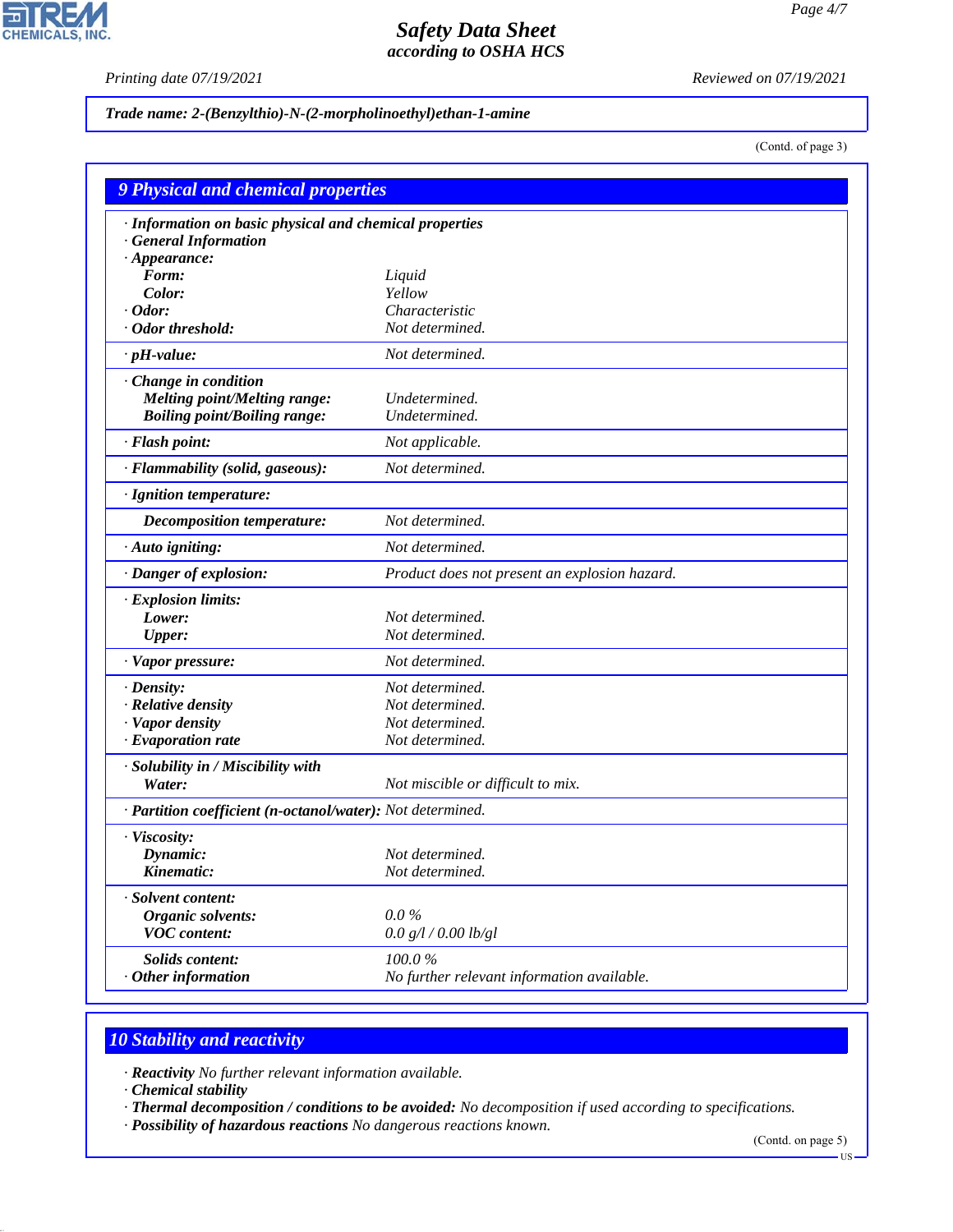*Printing date 07/19/2021 Reviewed on 07/19/2021*

*Trade name: 2-(Benzylthio)-N-(2-morpholinoethyl)ethan-1-amine*

- *· Conditions to avoid No further relevant information available.*
- *· Incompatible materials: No further relevant information available.*
- *· Hazardous decomposition products: No dangerous decomposition products known.*

## *11 Toxicological information*

*· Information on toxicological effects*

*· Acute toxicity:*

*· Primary irritant effect:*

*· on the skin: No irritant effect.*

*· on the eye: No irritating effect.*

*· Sensitization: No sensitizing effects known.*

*· Additional toxicological information:*

*When used and handled according to specifications, the product does not have any harmful effects according to our experience and the information provided to us.*

*The substance is not subject to classification.*

#### *· Carcinogenic categories*

*· IARC (International Agency for Research on Cancer)*

*Substance is not listed.*

*· NTP (National Toxicology Program)*

*Substance is not listed.*

*· OSHA-Ca (Occupational Safety & Health Administration)*

*Substance is not listed.*

# *12 Ecological information*

*· Toxicity*

- *· Aquatic toxicity: No further relevant information available.*
- *· Persistence and degradability No further relevant information available.*
- *· Behavior in environmental systems:*
- *· Bioaccumulative potential No further relevant information available.*
- *· Mobility in soil No further relevant information available.*
- *· Additional ecological information:*
- *· General notes:*

*Water hazard class 1 (Self-assessment): slightly hazardous for water*

*Do not allow undiluted product or large quantities of it to reach ground water, water course or sewage system.*

- *· Results of PBT and vPvB assessment*
- *· PBT: Not applicable.*
- *· vPvB: Not applicable.*
- *· Other adverse effects No further relevant information available.*

## *13 Disposal considerations*

*· Waste treatment methods*

44.1.1

*· Recommendation: Disposal must be made according to official regulations.*

(Contd. on page 6)

US



(Contd. of page 4)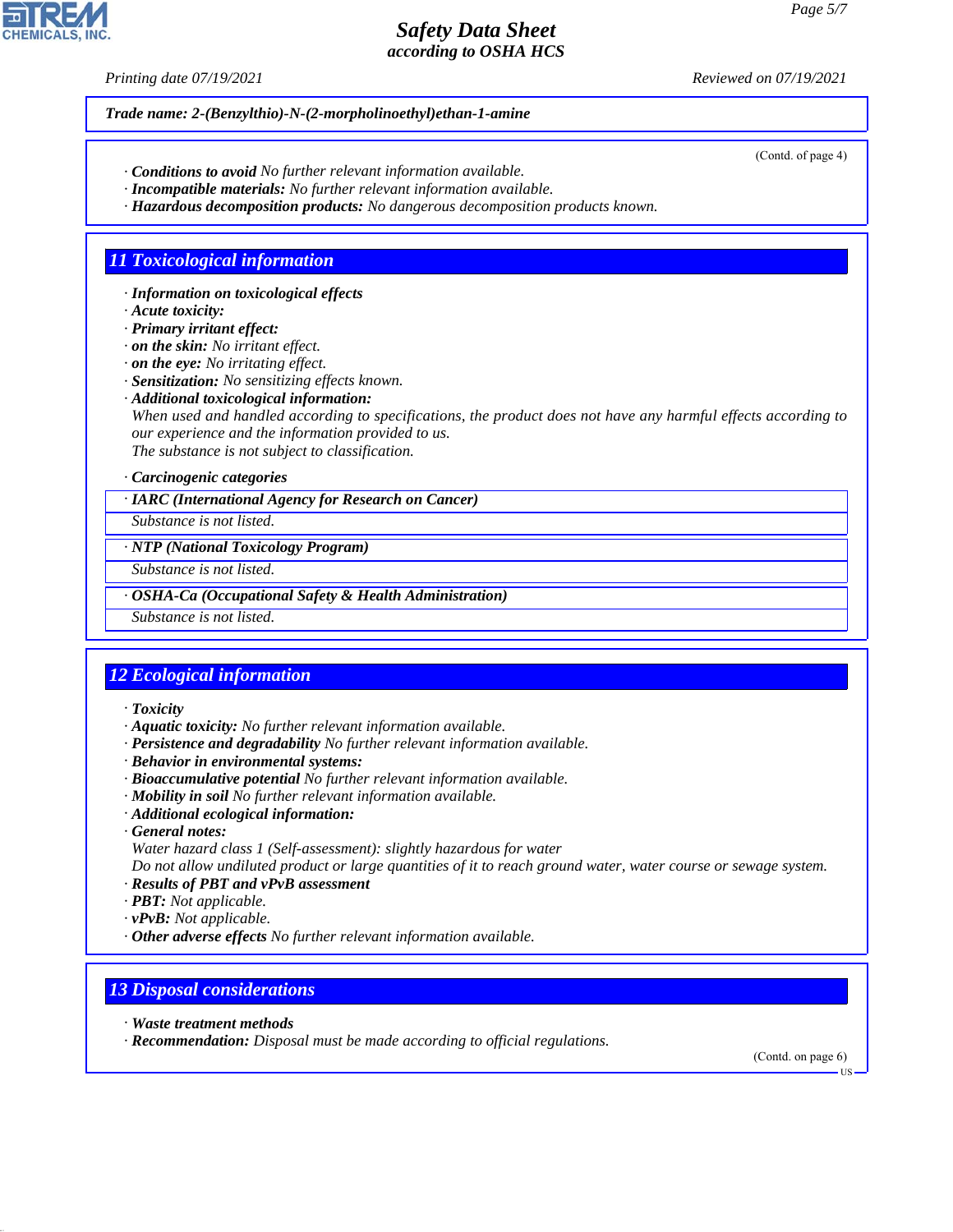P

**CHEMICALS, INC.** 

*Printing date 07/19/2021 Reviewed on 07/19/2021*

(Contd. of page 5)

*Trade name: 2-(Benzylthio)-N-(2-morpholinoethyl)ethan-1-amine*

*· Uncleaned packagings: · Recommendation: Disposal must be made according to official regulations.*

| <b>14 Transport information</b>                                                           |                 |
|-------------------------------------------------------------------------------------------|-----------------|
| $\cdot$ UN-Number<br>· DOT, ADN, IMDG, IATA                                               | not regulated   |
| · UN proper shipping name<br>· DOT, ADN, IMDG, IATA                                       | not regulated   |
| $\cdot$ Transport hazard class(es)                                                        |                 |
| · DOT, ADN, IMDG, IATA<br>· Class                                                         | not regulated   |
| · Packing group<br>· DOT, IMDG, IATA                                                      | not regulated   |
| · Environmental hazards:                                                                  | Not applicable. |
| Special precautions for user                                                              | Not applicable. |
| $\cdot$ Transport in bulk according to Annex II of<br><b>MARPOL73/78 and the IBC Code</b> | Not applicable. |
| · UN "Model Regulation":                                                                  | not regulated   |

# *15 Regulatory information*

*· Safety, health and environmental regulations/legislation specific for the substance or mixture · Sara*

*· Section 355 (extremely hazardous substances):*

*Substance is not listed.*

*· Section 313 (Specific toxic chemical listings):*

*Substance is not listed.*

*· TSCA (Toxic Substances Control Act):*

*Substance is not listed.*

*· Proposition 65*

*· Chemicals known to cause cancer:*

*Substance is not listed.*

*· Chemicals known to cause reproductive toxicity for females:*

*Substance is not listed.*

*· Chemicals known to cause reproductive toxicity for males:*

*Substance is not listed.*

*· Chemicals known to cause developmental toxicity:*

*Substance is not listed.*

44.1.1

(Contd. on page 7)

US